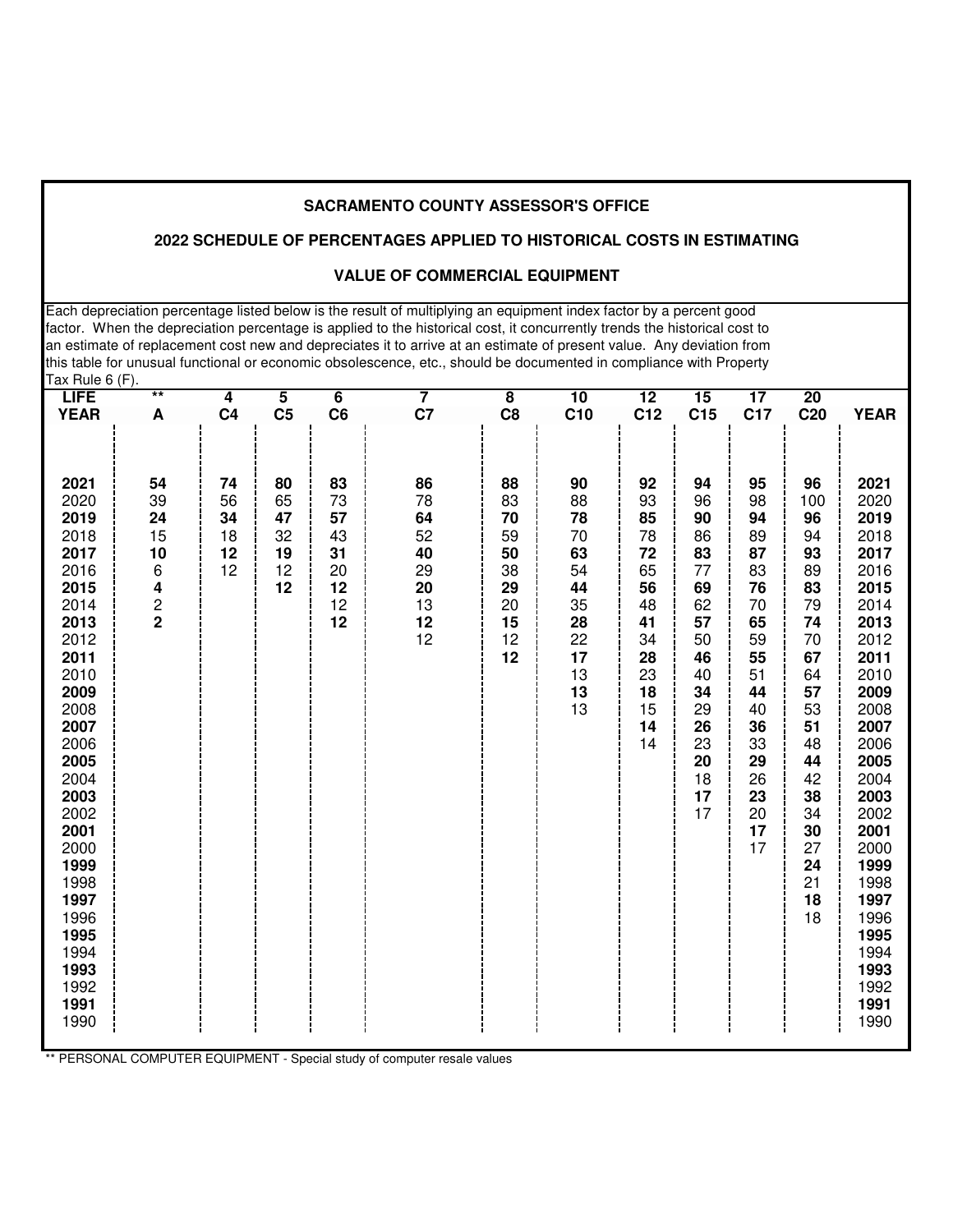# **2022 SCHEDULE OF PERCENTAGES APPLIED TO HISTORICAL COSTS IN ESTIMATING**

#### **VALUE OF INDUSTRIAL EQUIPMENT**

 Each depreciation percentage listed below is the result of multiplying an equipment index factor by a percent good factor. When the depreciation percentage is applied to the historical cost, it concurrently trends the historical cost to an estimate of replacement cost new and depreciates it to arrive at an estimate of present value. Any deviation from this table for unusual functional or economic obsolescence, etc., should be documented in compliance with Property Tax Rule 6 (F).

| <b>LIFE</b>                                                                                                                                                                                                                                                                                                          | 10                                                                               | $\overline{12}$                                                                              | 15                                                                                                                   | $\overline{17}$                                                                                                                  | 20                                                                                                                                                        | <b>YEAR</b>                                                                                                                                                                                                                                                                                                          |
|----------------------------------------------------------------------------------------------------------------------------------------------------------------------------------------------------------------------------------------------------------------------------------------------------------------------|----------------------------------------------------------------------------------|----------------------------------------------------------------------------------------------|----------------------------------------------------------------------------------------------------------------------|----------------------------------------------------------------------------------------------------------------------------------|-----------------------------------------------------------------------------------------------------------------------------------------------------------|----------------------------------------------------------------------------------------------------------------------------------------------------------------------------------------------------------------------------------------------------------------------------------------------------------------------|
| <b>YEAR</b>                                                                                                                                                                                                                                                                                                          | I10                                                                              | I12                                                                                          | <b>I15</b>                                                                                                           | <b>I17</b>                                                                                                                       | <b>I20</b>                                                                                                                                                |                                                                                                                                                                                                                                                                                                                      |
| 2021<br>2020<br>2019<br>2018<br>2017<br>2016<br>2015<br>2014<br>2013<br>2012<br>2011<br>2010<br>2009<br>2008<br>2007<br>2006<br>2005<br>2004<br>2003<br>2002<br>2001<br>2000<br>1999<br>1998<br>1997<br>1996<br>1995<br>1994<br>1993<br>1992<br>1991<br>1990<br>1989<br>1988<br>1987<br>1986<br>1985<br>1984<br>1983 | 90<br>88<br>78<br>70<br>61<br>53<br>44<br>35<br>28<br>22<br>16<br>13<br>11<br>11 | 92<br>93<br>85<br>78<br>71<br>63<br>55<br>48<br>41<br>34<br>27<br>23<br>18<br>14<br>12<br>12 | 94<br>96<br>90<br>86<br>81<br>75<br>68<br>62<br>56<br>50<br>44<br>39<br>33<br>28<br>25<br>22<br>18<br>16<br>14<br>14 | 95<br>98<br>94<br>89<br>86<br>81<br>76<br>69<br>64<br>58<br>53<br>49<br>43<br>38<br>35<br>31<br>27<br>23<br>21<br>18<br>15<br>14 | 96<br>100<br>96<br>94<br>92<br>87<br>83<br>79<br>73<br>69<br>65<br>62<br>55<br>51<br>49<br>45<br>41<br>38<br>35<br>30<br>27<br>24<br>22<br>19<br>16<br>14 | 2021<br>2020<br>2019<br>2018<br>2017<br>2016<br>2015<br>2014<br>2013<br>2012<br>2011<br>2010<br>2009<br>2008<br>2007<br>2006<br>2005<br>2004<br>2003<br>2002<br>2001<br>2000<br>1999<br>1998<br>1997<br>1996<br>1995<br>1994<br>1993<br>1992<br>1991<br>1990<br>1989<br>1988<br>1987<br>1986<br>1985<br>1984<br>1983 |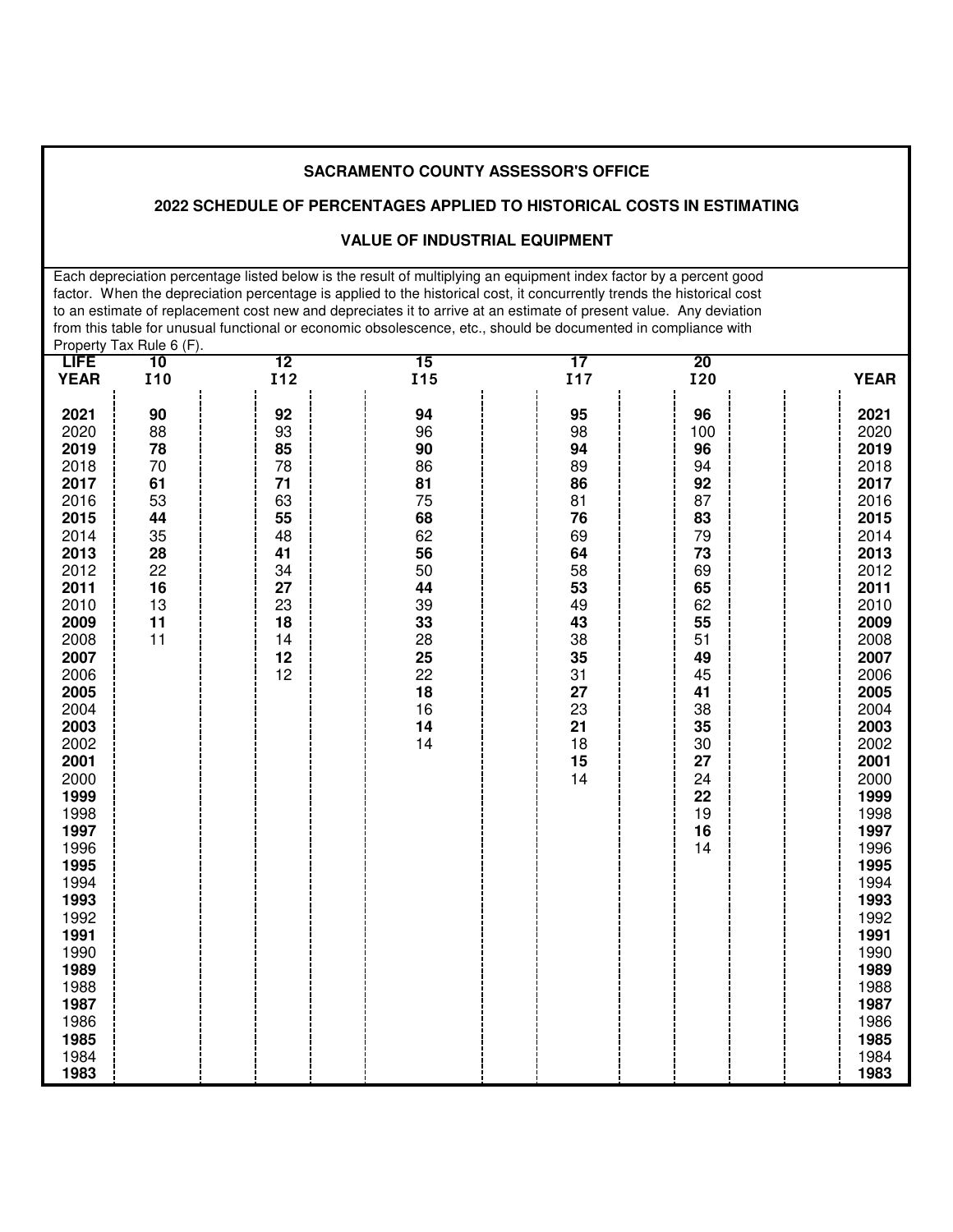#### **2022 SCHEDULE OF PERCENTAGES APPLIED TO HISTORICAL COSTS IN ESTIMATING NON-PRODUCTION COMPUTER EQUIPMENT**

Each depreciation percentage listed below was developed by analyzing resale values of personal computers, peripherals and LAN Equipment as compared to list price less discount. No estimates of economic lives are stated or implied, since the tables were derived by analyzing market data rather than price indexes and economic life patterns. The value factors are intended to be applied directly to historical costs for NON-PRODUCTION computers. Non-production computers are designed for general business purposes and do not include computers embedded in machinery nor does it include equipment or computers specifically designed for use in any other application directly related to manufacturing. Any deviation from this table for unusual functional or economic obsolescence, etc., should be documented in compliance with Property Tax Rule 6 (F).

| <b>YEAR</b><br>A1<br><b>YEAR</b><br>Α<br>2021<br>54<br>73<br>2021<br>39<br>2020<br>47<br>2020<br>24<br>2019<br>2019<br>30<br>15<br>2018<br>19<br>2018<br>10<br>2017<br>12<br>2017<br>6<br>$\begin{array}{c} 8 \\ 5 \\ 3 \\ 2 \end{array}$<br>2016<br>2016<br>2015<br>4<br>2015<br>$\frac{2}{2}$<br>2014<br>2014<br>2013<br>2013<br>2012<br>2012<br>2011<br>2011<br>2010<br>2010<br>2009<br>2009<br>2008<br>2008<br>2007<br>2007<br>2006<br>2006<br>2005<br>2005<br>2004<br>2004<br>2003<br>2003<br>2002<br>2002<br>2001<br>2001<br>2000<br>2000<br>1999<br>1999<br>1998<br>1998<br>1997<br>1997<br>1996<br>1996<br>1995<br>1995<br>1994<br>1994<br>1993<br>1993 | <b>PERSONAL</b><br><b>COMPUTERS</b> | <b>LOCAL AREA NETWORK</b><br><b>EQUIPMENT</b><br>(PLUS MAINFRAME COMPUTERS) |  |
|-----------------------------------------------------------------------------------------------------------------------------------------------------------------------------------------------------------------------------------------------------------------------------------------------------------------------------------------------------------------------------------------------------------------------------------------------------------------------------------------------------------------------------------------------------------------------------------------------------------------------------------------------------------------|-------------------------------------|-----------------------------------------------------------------------------|--|
|                                                                                                                                                                                                                                                                                                                                                                                                                                                                                                                                                                                                                                                                 |                                     |                                                                             |  |
|                                                                                                                                                                                                                                                                                                                                                                                                                                                                                                                                                                                                                                                                 |                                     |                                                                             |  |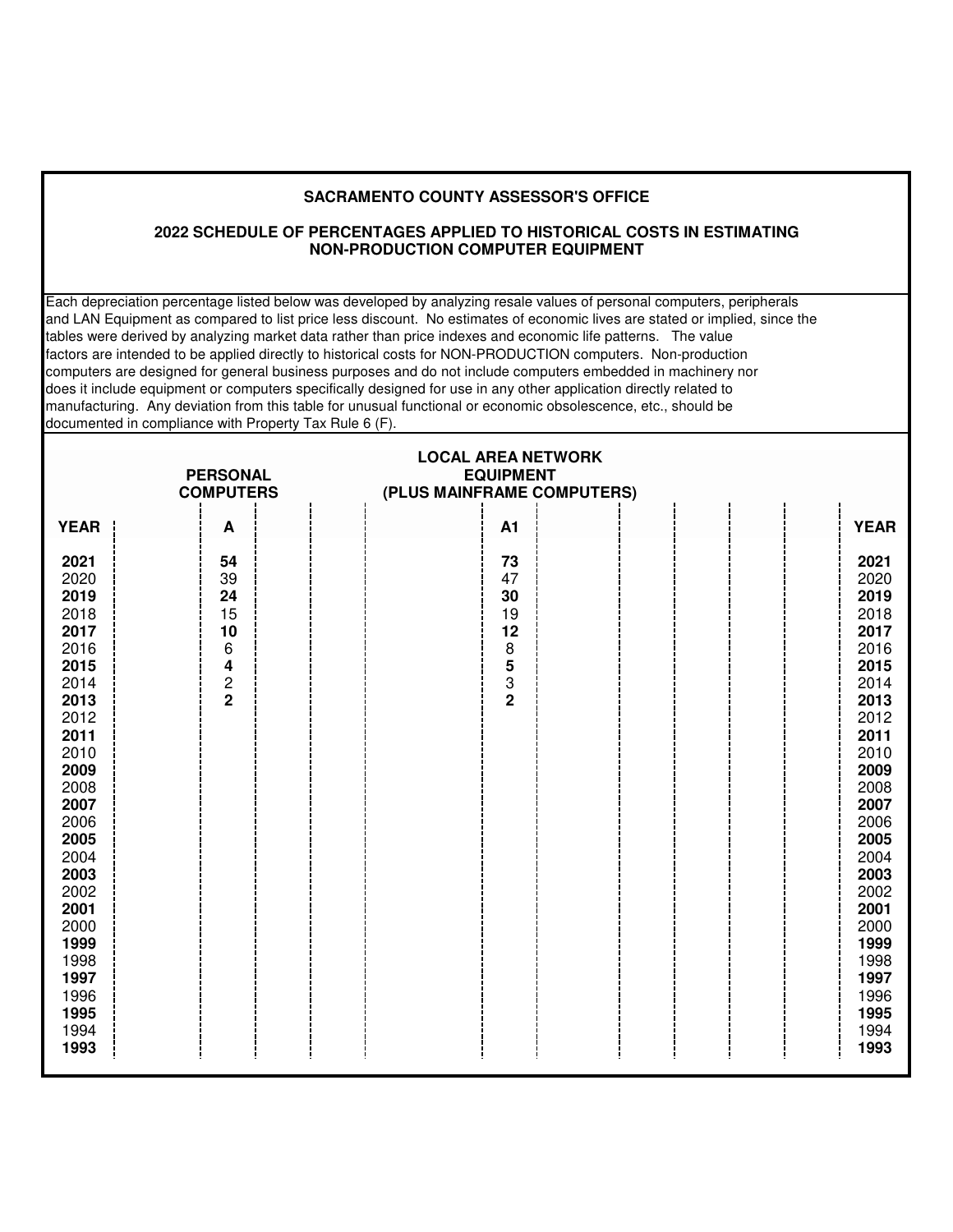#### **2022 SCHEDULE OF PERCENTAGES APPLIED TO HISTORICAL COSTS IN ESTIMATING**

#### **VALUE OF AGRICULTURAL EQUIPMENT**

Each depreciation percentage listed below is the result of multiplying an equipment index factor by a percent good factor. When the depreciation percentage is applied to the historical cost, it concurrently trends the historical cost to an estimate of replacement cost new and depreciates it to arrive at an estimate of present value. Any deviation from this table for unusual functional or economic obsolescence, etc., should be documented in compliance with Property Tax Rule 6 (F).

| <b>AGRICULTURAL</b><br><b>GENERAL</b>                                                                                                                                                                                                                        |                                                                                                                |                                                                                              |                                                                                                          | <b>AGRICULTURAL</b><br><b>MOBILE EQUIPMENT</b>                                               |                                                                            | <b>AGRICULTURAL</b><br><b>HARVESTERS</b>                                                     |                                                                            |                                                                                                                                                                                                                                                              |
|--------------------------------------------------------------------------------------------------------------------------------------------------------------------------------------------------------------------------------------------------------------|----------------------------------------------------------------------------------------------------------------|----------------------------------------------------------------------------------------------|----------------------------------------------------------------------------------------------------------|----------------------------------------------------------------------------------------------|----------------------------------------------------------------------------|----------------------------------------------------------------------------------------------|----------------------------------------------------------------------------|--------------------------------------------------------------------------------------------------------------------------------------------------------------------------------------------------------------------------------------------------------------|
| <b>YEAR</b>                                                                                                                                                                                                                                                  | <b>AG15</b>                                                                                                    | T1<br><b>NEW</b>                                                                             | T <sub>2</sub><br><b>USED</b>                                                                            | T <sub>3</sub><br><b>AVG</b>                                                                 | V <sub>1</sub><br><b>NEW</b>                                               | V <sub>2</sub><br><b>USED</b>                                                                | V3<br><b>AVG</b>                                                           | <b>YEAR</b>                                                                                                                                                                                                                                                  |
| 2021<br>2020<br>2019<br>2018<br>2017<br>2016<br>2015<br>2014<br>2013<br>2012<br>2011<br>2010<br>2009<br>2008<br>2007<br>2006<br>2005<br>2004<br>2003<br>2002<br>2001<br>2000<br>1999<br>1998<br>1997<br>1996<br>1995<br>1994<br>1993<br>1992<br>1991<br>1990 | 94<br>93<br>89<br>85<br>80<br>74<br>67<br>61<br>56<br>50<br>44<br>39<br>34<br>29<br>27<br>23<br>19<br>17<br>18 | 78<br>74<br>70<br>65<br>59<br>54<br>49<br>44<br>41<br>36<br>33<br>32<br>30<br>29<br>28<br>26 | 92<br>87<br>82<br>76<br>71<br>64<br>58<br>53<br>48<br>44<br>39<br>38<br>36<br>35<br>32<br>30<br>28<br>27 | 85<br>81<br>76<br>71<br>65<br>60<br>53<br>49<br>44<br>40<br>37<br>36<br>34<br>32<br>31<br>29 | 74<br>68<br>62<br>56<br>49<br>44<br>38<br>34<br>30<br>25<br>23<br>22<br>19 | 90<br>83<br>75<br>67<br>60<br>53<br>46<br>41<br>36<br>31<br>28<br>27<br>23<br>21<br>20<br>20 | 82<br>75<br>69<br>62<br>55<br>48<br>43<br>37<br>34<br>29<br>26<br>24<br>22 | 2021<br>2020<br>2019<br>2018<br>2017<br>2016<br>2015<br>2014<br>2013<br>2012<br>2011<br>2010<br>2009<br>2008<br>2007<br>2006<br>2005<br>2004<br>2003<br>2002<br>2001<br>2000<br>1999<br>1998<br>1997<br>1996<br>1995<br>1994<br>1993<br>1992<br>1991<br>1990 |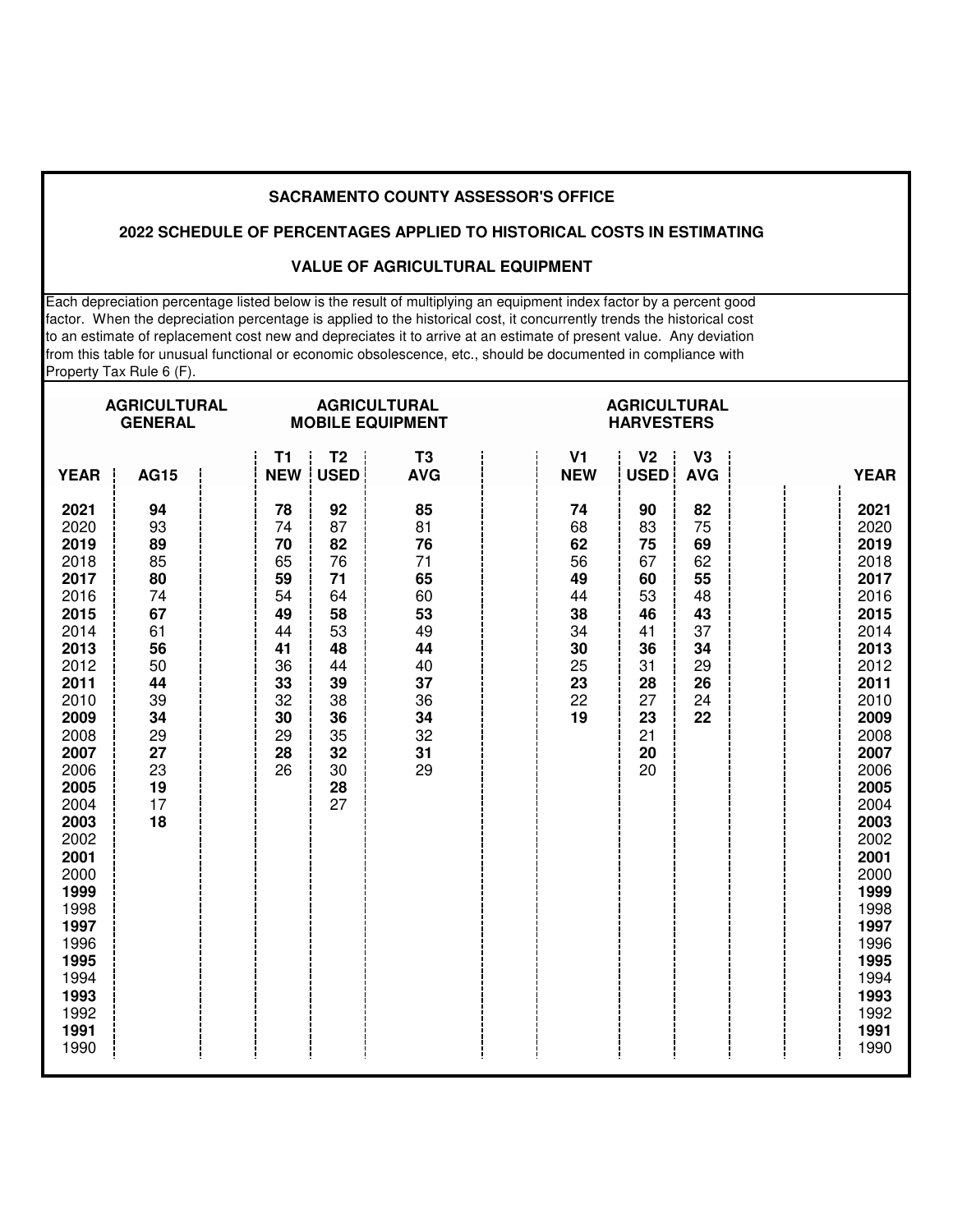### **2022 SCHEDULE OF PERCENTAGES APPLIED TO HISTORICAL COSTS IN ESTIMATING**

## **VALUE OF CONSTRUCTION EQUIPMENT**

 Each depreciation percentage listed below is the result of multiplying an equipment index factor by a percent good factor. When the depreciation percentage is applied to the historical cost, it concurrently trends the historical cost to an estimate of replacement cost new and depreciates it to arrive at an estimate of present value. Any deviation from this table for unusual functional or economic obsolescence, etc., should be documented in compliance with Property Tax Rule 6 (F).

|                                                                                                                                                                                                                                                              |                                                                                                                      | <b>CONSTRUCTION</b><br><b>MOBILE EQUIPMENT</b>                                                                             |                                                                                                                      | <b>CONSTRUCTION</b><br><b>EQUIP (GENREAL)</b>                                                                                 |                                                                                                                                                                                                                                                              |  |  |
|--------------------------------------------------------------------------------------------------------------------------------------------------------------------------------------------------------------------------------------------------------------|----------------------------------------------------------------------------------------------------------------------|----------------------------------------------------------------------------------------------------------------------------|----------------------------------------------------------------------------------------------------------------------|-------------------------------------------------------------------------------------------------------------------------------|--------------------------------------------------------------------------------------------------------------------------------------------------------------------------------------------------------------------------------------------------------------|--|--|
| <b>YEAR</b>                                                                                                                                                                                                                                                  | W <sub>1</sub><br><b>NEW</b>                                                                                         | W <sub>2</sub><br><b>USED</b>                                                                                              | W <sub>3</sub><br><b>AVG</b>                                                                                         | W12                                                                                                                           | <b>YEAR</b>                                                                                                                                                                                                                                                  |  |  |
| 2021<br>2020<br>2019<br>2018<br>2017<br>2016<br>2015<br>2014<br>2013<br>2012<br>2011<br>2010<br>2009<br>2008<br>2007<br>2006<br>2005<br>2004<br>2003<br>2002<br>2001<br>2000<br>1999<br>1998<br>1997<br>1996<br>1995<br>1994<br>1993<br>1992<br>1991<br>1990 | 74<br>69<br>64<br>61<br>57<br>53<br>48<br>44<br>41<br>37<br>35<br>34<br>31<br>29<br>28<br>27<br>24<br>20<br>19<br>18 | 91<br>84<br>78<br>75<br>69<br>66<br>59<br>54<br>50<br>46<br>43<br>41<br>37<br>36<br>35<br>32<br>29<br>27<br>21<br>18<br>15 | 83<br>77<br>71<br>69<br>64<br>60<br>54<br>49<br>46<br>42<br>39<br>37<br>35<br>33<br>32<br>30<br>26<br>23<br>21<br>18 | 92<br>88<br>82<br>77 <sup>1</sup><br>68<br>61<br>54<br>46<br>40<br>34<br>28<br>23<br>18<br>15 <sub>1</sub><br>14 <sup>1</sup> | 2021<br>2020<br>2019<br>2018<br>2017<br>2016<br>2015<br>2014<br>2013<br>2012<br>2011<br>2010<br>2009<br>2008<br>2007<br>2006<br>2005<br>2004<br>2003<br>2002<br>2001<br>2000<br>1999<br>1998<br>1997<br>1996<br>1995<br>1994<br>1993<br>1992<br>1991<br>1990 |  |  |
| 1989                                                                                                                                                                                                                                                         |                                                                                                                      |                                                                                                                            |                                                                                                                      |                                                                                                                               | 1989                                                                                                                                                                                                                                                         |  |  |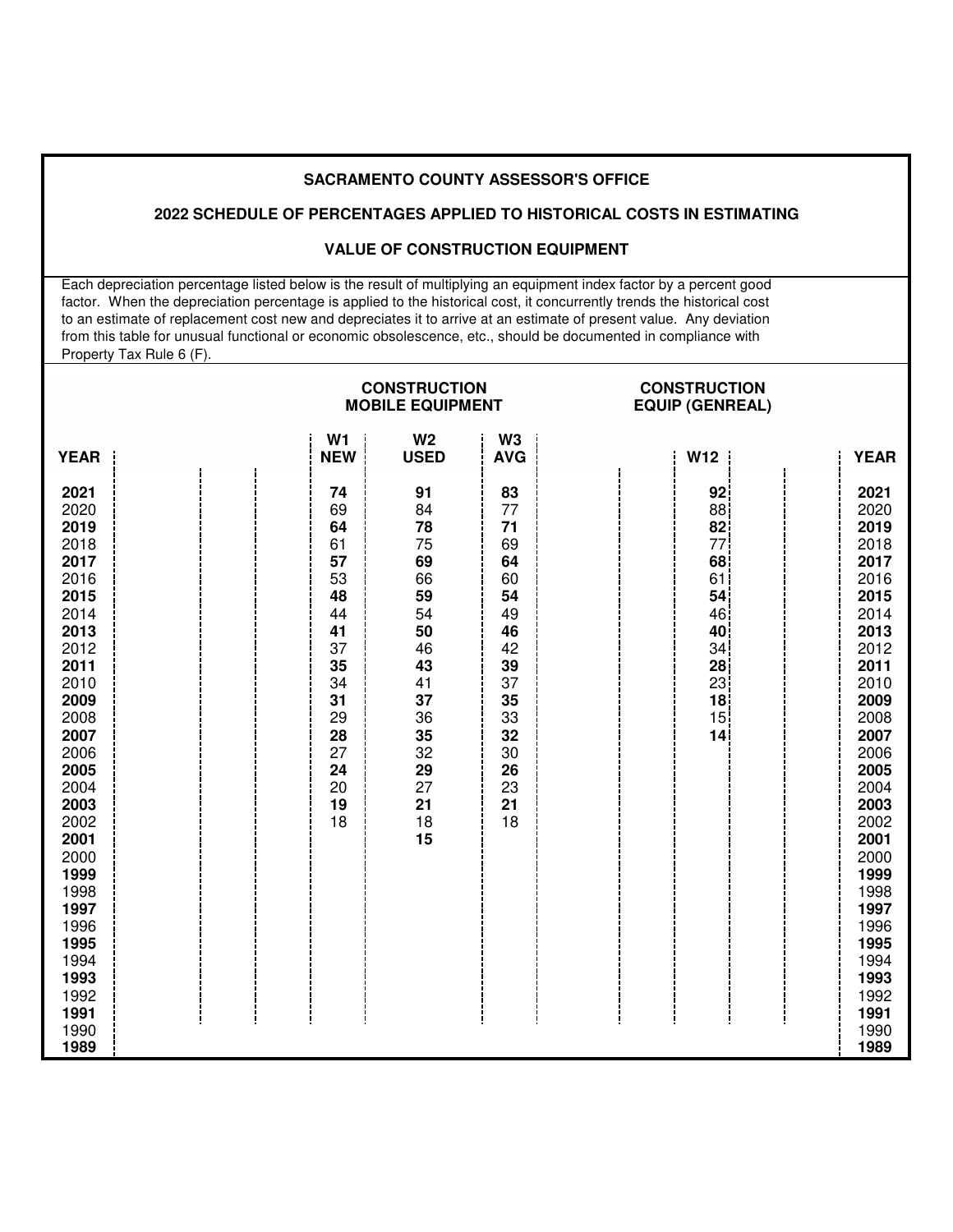#### **2022 SCHEDULE OF PERCENTAGES APPLIED TO HISTORICAL COSTS IN ESTIMATING**

#### **VALUE OF INDUSTRIAL AND COMMERCIAL EQUIPMENT**

 Each depreciation percentage listed below is the result of multiplying an equipment index factor by a percent good factor. When the depreciation percentage is applied to the historical cost, it concurrently trends the historical cost to an estimate of replacement cost new and depreciates it to arrive at an estimate of present value. Any deviation from this table for unusual functional or economic obsolescence, etc., should be documented in compliance with Property Tax Rule 6 (F).

| <b>LIFE</b> | <b>Commercial</b> | <b>Commercial</b> | <b>Commercial</b> | <b>Industrial</b> | <b>Industrial</b> | <b>Industrial</b> |             |
|-------------|-------------------|-------------------|-------------------|-------------------|-------------------|-------------------|-------------|
|             | 25                | 30                | 40                | 40                | 25                | 30                |             |
| <b>YEAR</b> | C <sub>25</sub>   | C30               | C40               | 140               | <b>125</b>        | 130               | <b>YEAR</b> |
|             |                   |                   |                   |                   |                   |                   |             |
| 2021        | 97                | 98                | 99                | 99                | 97                | 98                | 2021        |
| 2020        | 102               | 97                | 106               | 106               | 102               | 104               | 2020        |
| 2019        | 100               | 98                | 105               | 105               | 100               | 102               | 2019        |
| 2018        | 98                | 99                | 106               | 106               | 98                | 102               | 2018        |
| 2017        | 99                | 98                | 109               | 107               | 97                | 102               | 2017        |
| 2016        | 97                | 96                | 109               | 106               | 95                | 99                | 2016        |
| 2015        | 93                | 94                | 106               | 105               | 92                | 98                | 2015        |
| 2014        | 89                | 92                | 104               | 104               | 88                | 95                | 2014        |
| 2013        | 87                | 90                | 104               | 102               | 85                | 92                | 2013        |
| 2012        | 82                | 89                | 103               | 102               | 81                | 91                | 2012        |
| 2011        | 81                | 90                | 104               | 101               | 79                | 89                | 2011        |
| 2010        | 79                | 86                | 104               | 101               | 77                | 87                | 2010        |
| 2009        | 74                | 85                | 101               | 98                | 72                | 83                | 2009        |
| 2008        | 72                | 85                | 101               | 97                | 69                | 81                | 2008        |
| 2007        | 69                | 85                | 102               | 98                | 67                | 81                | 2007        |
| 2006        | 68                | 84                | 104               | 98                | 64                | 79                | 2006        |
| 2005        | 66                | 86                | 106               | 98                | 62                | 77                | 2005        |
| 2004        | 66                | 86                | 109               | 99                | 60                | 76                | 2004        |
| 2003        | 63                | 82                | 110               | 100               | 57                | 76                | 2003        |
| 2002        | 59                | 78                | 108               | 97                | 53                | 71                | 2002        |
| 2001        | 54                | 75                | 105               | 94                | 49                | 67                | 2001        |
| 2000        | 50                | 72                | 103               | 92                | 44                | 64                | 2000        |
| 1999        | 45                | 67                | 101               | 90                | 40                | 60                | 1999        |
| 1998        | 42                | 65                | 97                | 87                | 37                | 56                | 1998        |
| 1997        | 39                | 61                | 95                | 85                | 35                | 54                | 1997        |
| 1996        | 36                | 57                | 93                | 83                | 32                | 50                | 1996        |
| 1995        | 33                | 55                | 91                | 82                | 30                | 48                | 1995        |
| 1994        | 30                | 53                | 90                | 81                | 27                | 46                | 1994        |
| 1993        | 27                | 51                | 89                | 79                | 24                | 43                | 1993        |
| 1992        | 26                | 48                | 87                | 77                | 23                | 40                | 1992        |
| 1991        | 24                | 45                | 84                | 75                | 21                | 37                | 1991        |
| 1990        | 20                | 42                | 82                | 73                | 18                | 35                | 1990        |
| 1989        | 20                | 40                | 79                | 71                | 16                | 34                | 1989        |
| 1988        |                   | 38                | 79                | 71                |                   | 32                | 1988        |
| 1987        |                   | 36                | 78                | 70                |                   | 31                | 1987        |
| 1986        |                   | 35                | 77                | 69                |                   | 29                | 1986        |
| 1985        |                   | 31                | 73                | 66                |                   | 28                | 1985        |
| 1984        |                   | 30                | 69                | 63                |                   | 24                | 1984        |
| 1983        |                   | 27                | 67                | 60                |                   | 24                | 1983        |
| 1982        |                   | 25                | 66                | 59                |                   | 20                | 1982        |
|             |                   |                   |                   |                   |                   |                   |             |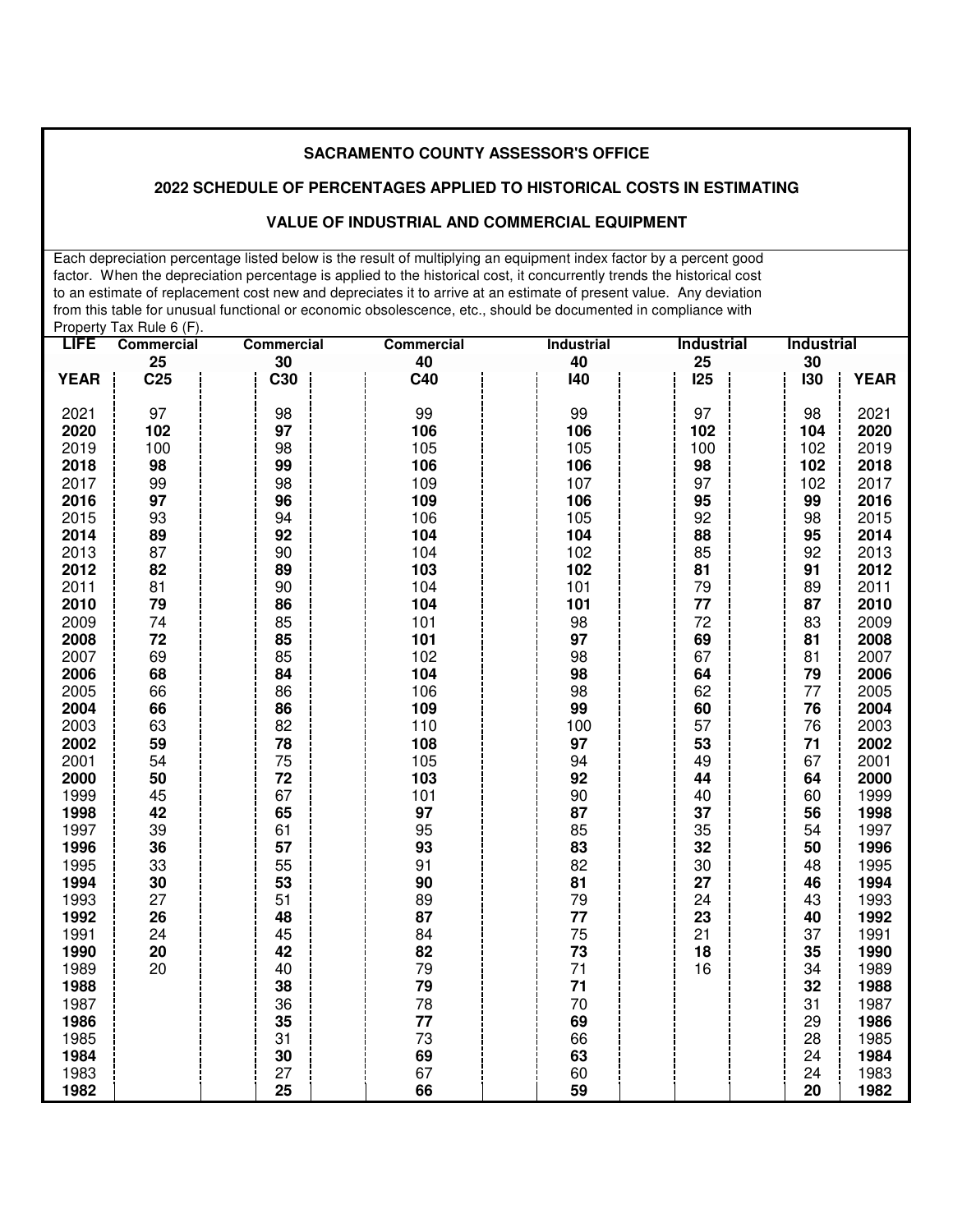#### **2022 SCHEDULE OF PERCENTAGES APPLIED TO HISTORICAL COSTS IN ESTIMATING**

### **SEMICONDUCTOR MANUFACTURING EQUIPMENT**

 Semi-conductor manufacturing equipment is used to build semiconductor devices. A semiconductor device (or chip) consists of multiple, highly inter-related mask layers. The depreciation factors listed below were developed through:

- -- The income approach, based upon studies of various income analyses.
- -- The cost approach, based upon the tracking of semiconductor equipment costs.
	- -- Bureau of Economic Advisors' (BEA) price indexes of such equipment.

-- Lengthy analyses of depreciation data and assessment appeals case histories

 These factors should be applied directly to historical costs. Any deviation from these factors designed to reflect unusual or extraordinary economic or functional obsolescence, etc., should be documented in compliance with

Property Tax Rule 6 (F).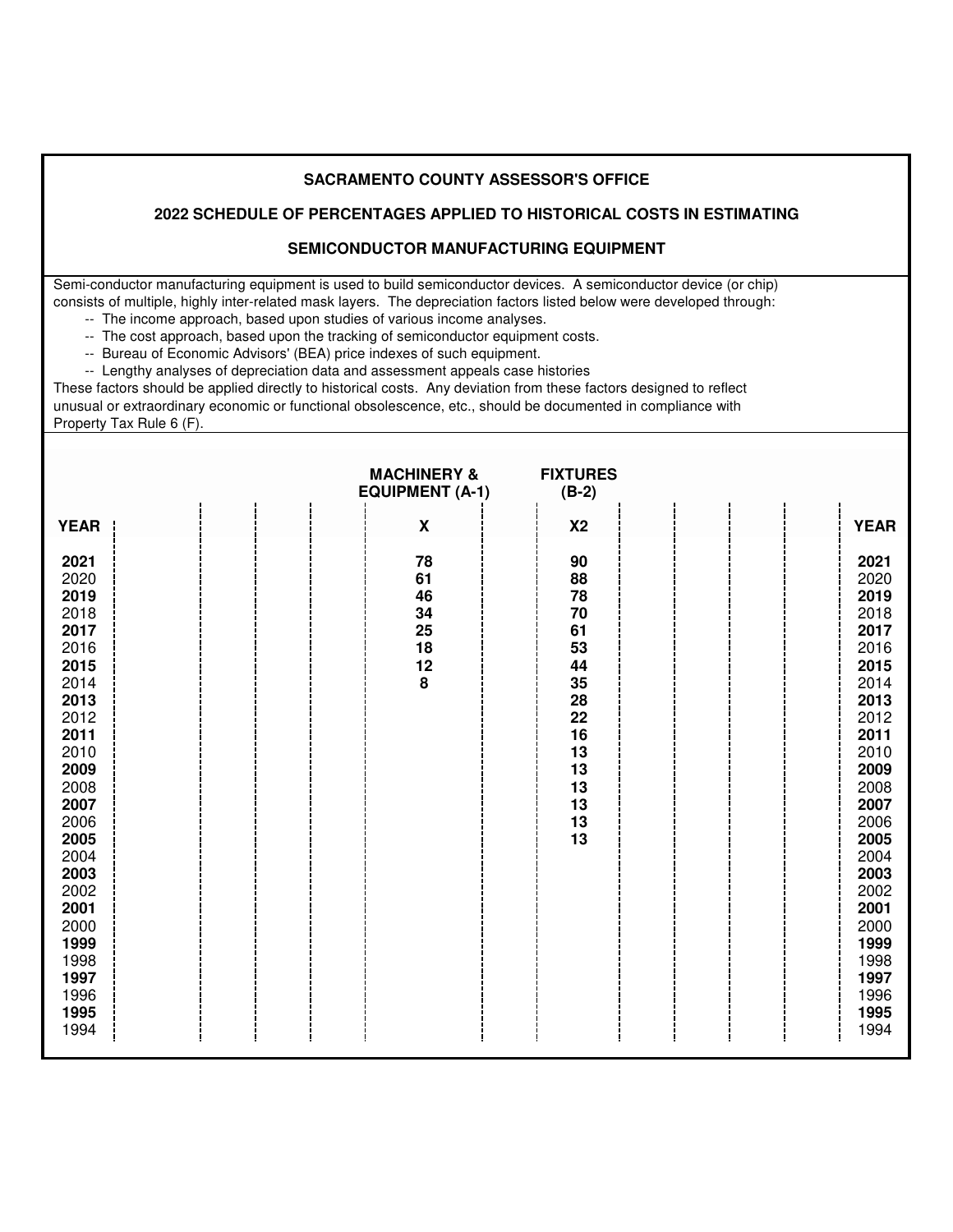# **2022 SCHEDULE OF PERCENTAGES APPLIED TO HISTORICAL COSTS IN ESTIMATING**

# **DOCUMENT PROCESSOR**

Each depreciation percentage listed below was developed as a result of a market study analysis, performed by the State Board of Equalization, of new and used sales data of document processor equipment. No estimates of economic lives are stated or implied, since the tables were derived by analyzing market data rather than price indexes and economic life patterns. The value factors are intended to be applied directly to the cost of document processor equipment. Any deviation from these factors for unusual functional or economic obsolescence, etc., should be documented in compliance with Property Tax Rule 6 (F).

|              | <b>DOCUMENT</b><br><b>PROCESSOR</b>     |              |
|--------------|-----------------------------------------|--------------|
| <b>YEAR</b>  | Υ                                       | <b>YEAR</b>  |
| 2021         | 58                                      | 2021         |
| 2020         | 47                                      | 2020         |
| 2019<br>2018 | 32                                      | 2019<br>2018 |
| 2017         | 28                                      | 2017         |
| 2016         | 23<br>19                                | 2016         |
| 2015         | 15                                      | 2015         |
| 2014         | 13                                      | 2014         |
| 2013         | 10                                      | 2013         |
| 2012         | $\begin{array}{c} 10 \\ 10 \end{array}$ | 2012         |
| 2011         |                                         | 2011         |
| 2010         |                                         | 2010         |
| 2009         |                                         | 2009         |
| 2008         |                                         | 2008         |
| 2007<br>2006 |                                         | 2007         |
| 2005         |                                         | 2006<br>2005 |
| 2004         |                                         | 2004         |
| 2003         |                                         | 2003         |
| 2002         |                                         | 2002         |
| 2001         |                                         | 2001         |
| 2000         |                                         | 2000         |
| 1999         |                                         | 1999         |
| 1998         |                                         | 1998         |
| 1997         |                                         | 1997         |
| 1996         |                                         | 1996         |
| 1995<br>1994 |                                         | 1995<br>1994 |
| 1993         |                                         | 1993         |
|              |                                         |              |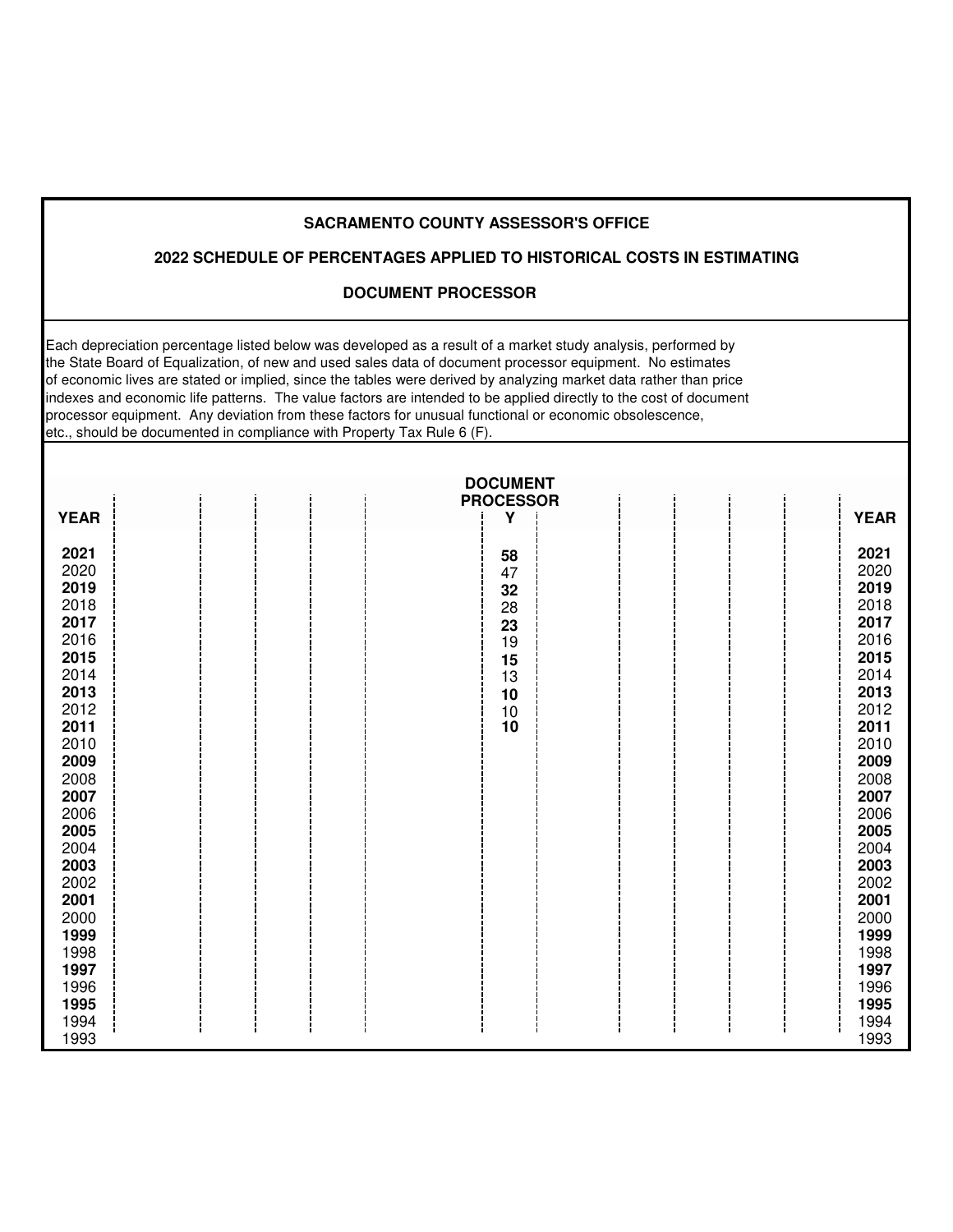# **2022 SCHEDULE OF PERCENTAGES APPLIED TO HISTORICAL COSTS IN ESTIMATING**

#### **OFFSET LITHOGRAPHIC PRINTING PRESSES**

Each depreciation percentage listed below was developed as a result of a market study analysis, performed by the State Board of Equalization, of new and used sales data of offset lithographic printing presses. No estimates of economic lives are stated or implied, since the tables were derived by analyzing market data rather than price indexes and economic life patterns. The value factors are intended to be applied directly to the cost of offset lithographic printing presses. Any deviation from these factors for unusual functional or economic obsolescence, etc., should be documented in compliance with Property Tax Rule 6 (F).

|                                                                                                                                                                                                                              |  | <b>OFFSET</b><br><b>LITHOGRAPHIC</b>                                             |                                                                                                                                                                                                                                                |
|------------------------------------------------------------------------------------------------------------------------------------------------------------------------------------------------------------------------------|--|----------------------------------------------------------------------------------|------------------------------------------------------------------------------------------------------------------------------------------------------------------------------------------------------------------------------------------------|
|                                                                                                                                                                                                                              |  | <b>PRINTING PRESSES</b>                                                          |                                                                                                                                                                                                                                                |
| <b>YEAR</b>                                                                                                                                                                                                                  |  | <b>Y1</b>                                                                        | <b>YEAR</b>                                                                                                                                                                                                                                    |
| 2021<br>2020<br>2019<br>2018<br>2017<br>2016<br>2015<br>2014<br>2013<br>2012<br>2011<br>2010<br>2009<br>2008<br>2007<br>2006<br>2005<br>2004<br>2003<br>2002<br>2001<br>2000<br>1999<br>1998<br>1997<br>1996<br>1995<br>1994 |  | 91<br>82<br>74<br>66<br>58<br>50<br>43<br>37<br>31<br>23<br>20<br>17<br>13<br>10 | 2021<br>2020<br>2019<br>2018<br>2017<br>2016<br>2015<br>2014<br>2013<br>2012<br>2011<br>2010<br>2009<br>2008<br>2007<br>2006<br>2005<br>2004<br>2003<br>2002<br>2001<br>2000<br>1999<br>1998<br>1997<br>1996<br>1995<br>1994<br>$\blacksquare$ |
| 1993                                                                                                                                                                                                                         |  |                                                                                  | 1993                                                                                                                                                                                                                                           |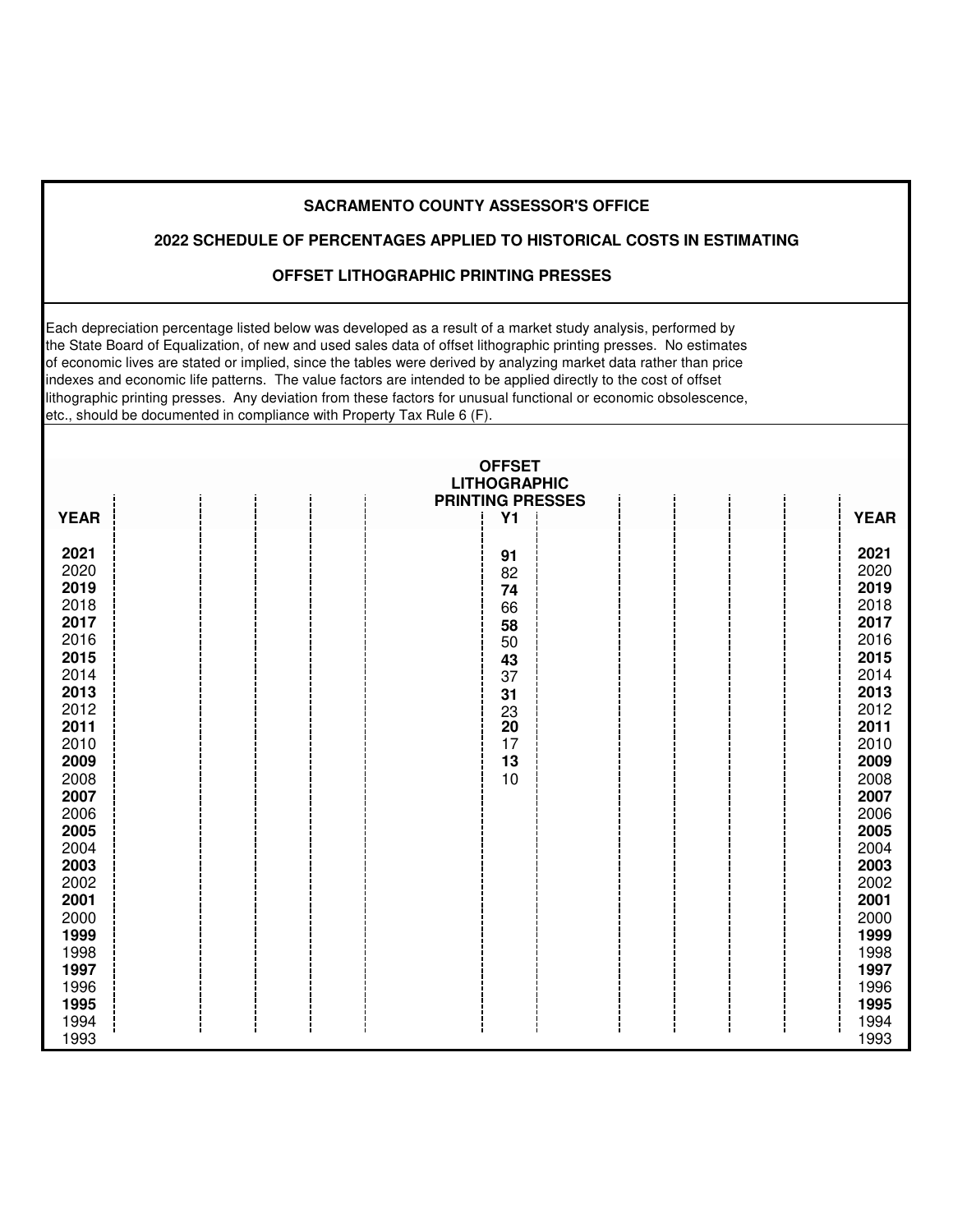# **2022 SCHEDULE OF PERCENTAGES APPLIED TO HISTORICAL COSTS IN ESTIMATING**

#### **BIOPHARMACEUTICAL EQUIPMENT**

 The depreciation factors below were adopted by the Board of Equalization to estimate the current fair market value of this highly specialized industry. These factors should be applied directly to historical costs. Any deviation from these factors designed to reflect unusual or extraordinary economic or functional obsolescence, etc., should be documented in compliance with Property Tax Rule 6 (F).

|                                                                                                                                                                                                                              | <b>General Laboratory</b><br><b>Equipment &amp; High Technology</b>        | <b>Commercial</b><br><b>Manufacturing</b>                                  | <b>Pilot Scale</b><br><b>Manufacturing</b>                                 | <b>Fixtures</b><br>and Process                                                 |                                                                                                                                                                                                                              |
|------------------------------------------------------------------------------------------------------------------------------------------------------------------------------------------------------------------------------|----------------------------------------------------------------------------|----------------------------------------------------------------------------|----------------------------------------------------------------------------|--------------------------------------------------------------------------------|------------------------------------------------------------------------------------------------------------------------------------------------------------------------------------------------------------------------------|
| <b>YEAR</b>                                                                                                                                                                                                                  | <b>Analytical Instrumentation</b><br>$(A-1)$<br>Z <sub>1</sub>             | <b>Equipment</b><br>$(A-3)$<br>Z <sub>2</sub>                              | <b>Equipment</b><br>$(A-4)$<br>Z <sub>3</sub>                              | Piping<br>$(B-2)$<br>Z4                                                        | <b>YEAR</b>                                                                                                                                                                                                                  |
| 2021<br>2020<br>2019<br>2018<br>2017<br>2016<br>2015<br>2014<br>2013<br>2012<br>2011<br>2010<br>2009<br>2008<br>2007<br>2006<br>2005<br>2004<br>2003<br>2002<br>2001<br>2000<br>1999<br>1998<br>1997<br>1996<br>1995<br>1994 | 83<br>73<br>57<br>43<br>30<br>20<br>12<br>12<br>12<br>12<br>12<br>12<br>12 | 90<br>88<br>78<br>70<br>61<br>53<br>44<br>35<br>28<br>22<br>16<br>13<br>13 | 88<br>83<br>70<br>59<br>49<br>37<br>28<br>20<br>14<br>12<br>12<br>12<br>12 | 90<br>88<br>78<br>$70\,$<br>61<br>53<br>44<br>35<br>28<br>22<br>16<br>13<br>13 | 2021<br>2020<br>2019<br>2018<br>2017<br>2016<br>2015<br>2014<br>2013<br>2012<br>2011<br>2010<br>2009<br>2008<br>2007<br>2006<br>2005<br>2004<br>2003<br>2002<br>2001<br>2000<br>1999<br>1998<br>1997<br>1996<br>1995<br>1994 |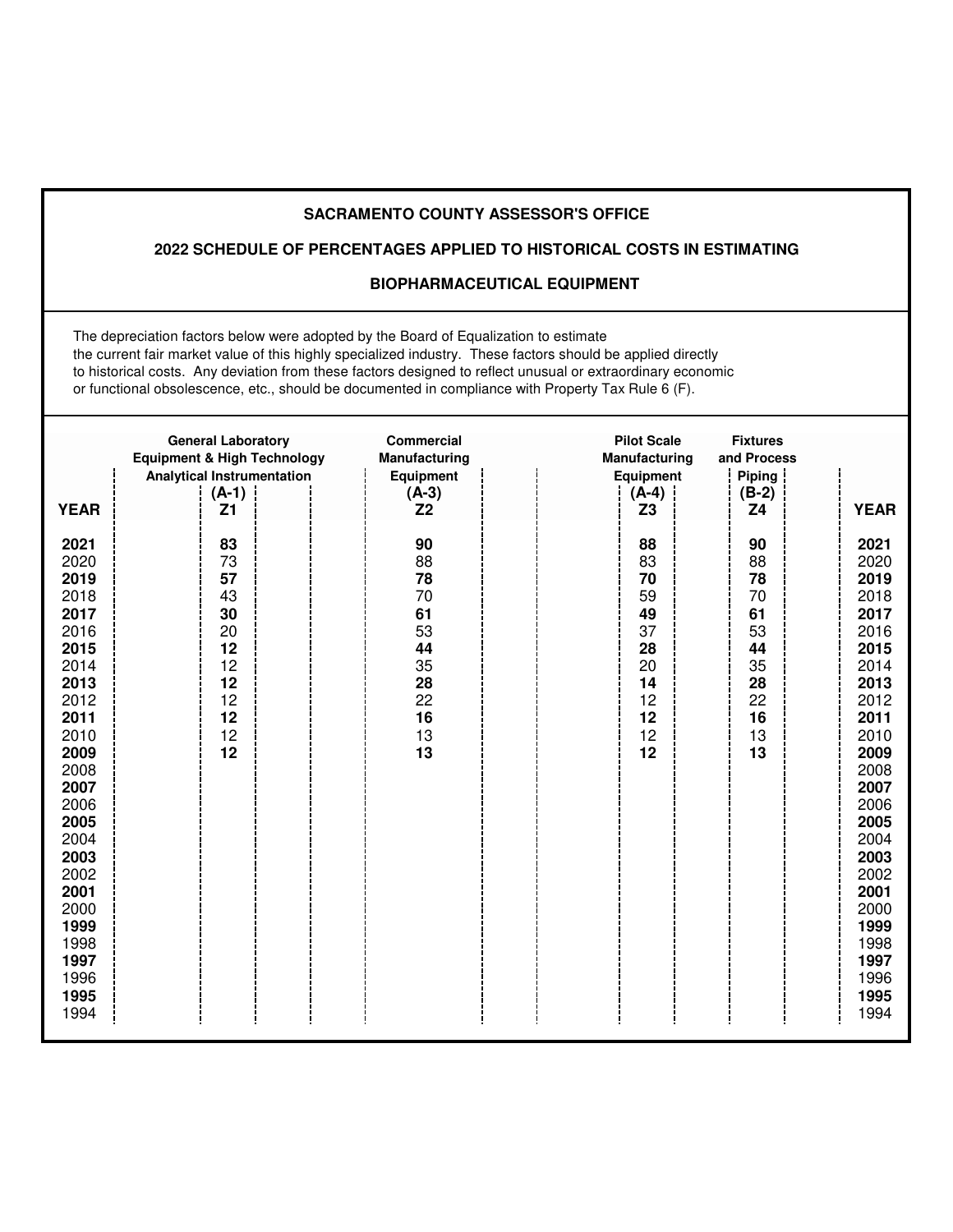|                                                                                                                                                                                                                                      |  | <b>SACRAMENTO COUNTY ASSESSOR'S OFFICE</b>                                                                                                                                                                                                                                                                                                                                                                                                                                                                                                                                                                                                                                                                                        |                                                                                                                                                                                                                                      |
|--------------------------------------------------------------------------------------------------------------------------------------------------------------------------------------------------------------------------------------|--|-----------------------------------------------------------------------------------------------------------------------------------------------------------------------------------------------------------------------------------------------------------------------------------------------------------------------------------------------------------------------------------------------------------------------------------------------------------------------------------------------------------------------------------------------------------------------------------------------------------------------------------------------------------------------------------------------------------------------------------|--------------------------------------------------------------------------------------------------------------------------------------------------------------------------------------------------------------------------------------|
|                                                                                                                                                                                                                                      |  | 2022 SCHEDULE OF PERCENTAGES APPLIED TO HISTORICAL COSTS IN ESTIMATING                                                                                                                                                                                                                                                                                                                                                                                                                                                                                                                                                                                                                                                            |                                                                                                                                                                                                                                      |
|                                                                                                                                                                                                                                      |  | <b>Set Top Box</b>                                                                                                                                                                                                                                                                                                                                                                                                                                                                                                                                                                                                                                                                                                                |                                                                                                                                                                                                                                      |
|                                                                                                                                                                                                                                      |  | Each depreciation percentage listed below was developed as a result of a lifing study, performed by<br>the California Assessor's Association Ad Hoc Valuation Committee, of set-top box equipment. No estimates<br>of economic lives are stated or implied, since the tables were derived by analyzing market data rather than price<br>indexes and economic life patterns. The value factors are intended to be applied directly to the cost of Set-top Boxes.<br>Set-Top Boxes are information appliance devices that connect to television or other display devices with an external source<br>of signal that displays on the television screen or display device. These are typically used in cable and satellite television. |                                                                                                                                                                                                                                      |
|                                                                                                                                                                                                                                      |  | <b>SET TOP</b>                                                                                                                                                                                                                                                                                                                                                                                                                                                                                                                                                                                                                                                                                                                    |                                                                                                                                                                                                                                      |
| <b>YEAR</b>                                                                                                                                                                                                                          |  | <b>BOX</b><br>Y9                                                                                                                                                                                                                                                                                                                                                                                                                                                                                                                                                                                                                                                                                                                  | <b>YEAR</b>                                                                                                                                                                                                                          |
| 2021<br>2020<br>2019<br>2018<br>2017<br>2016<br>2015<br>2014<br>2013<br>2012<br>2011<br>2010<br>2009<br>2008<br>2007<br>2006<br>2005<br>2004<br>2003<br>2002<br>2001<br>2000<br>1999<br>1998<br>1997<br>1996<br>1995<br>1994<br>1993 |  | 68<br>47<br>31<br>19<br>11<br>6<br>$\frac{2}{2}$                                                                                                                                                                                                                                                                                                                                                                                                                                                                                                                                                                                                                                                                                  | 2021<br>2020<br>2019<br>2018<br>2017<br>2016<br>2015<br>2014<br>2013<br>2012<br>2011<br>2010<br>2009<br>2008<br>2007<br>2006<br>2005<br>2004<br>2003<br>2002<br>2001<br>2000<br>1999<br>1998<br>1997<br>1996<br>1995<br>1994<br>1993 |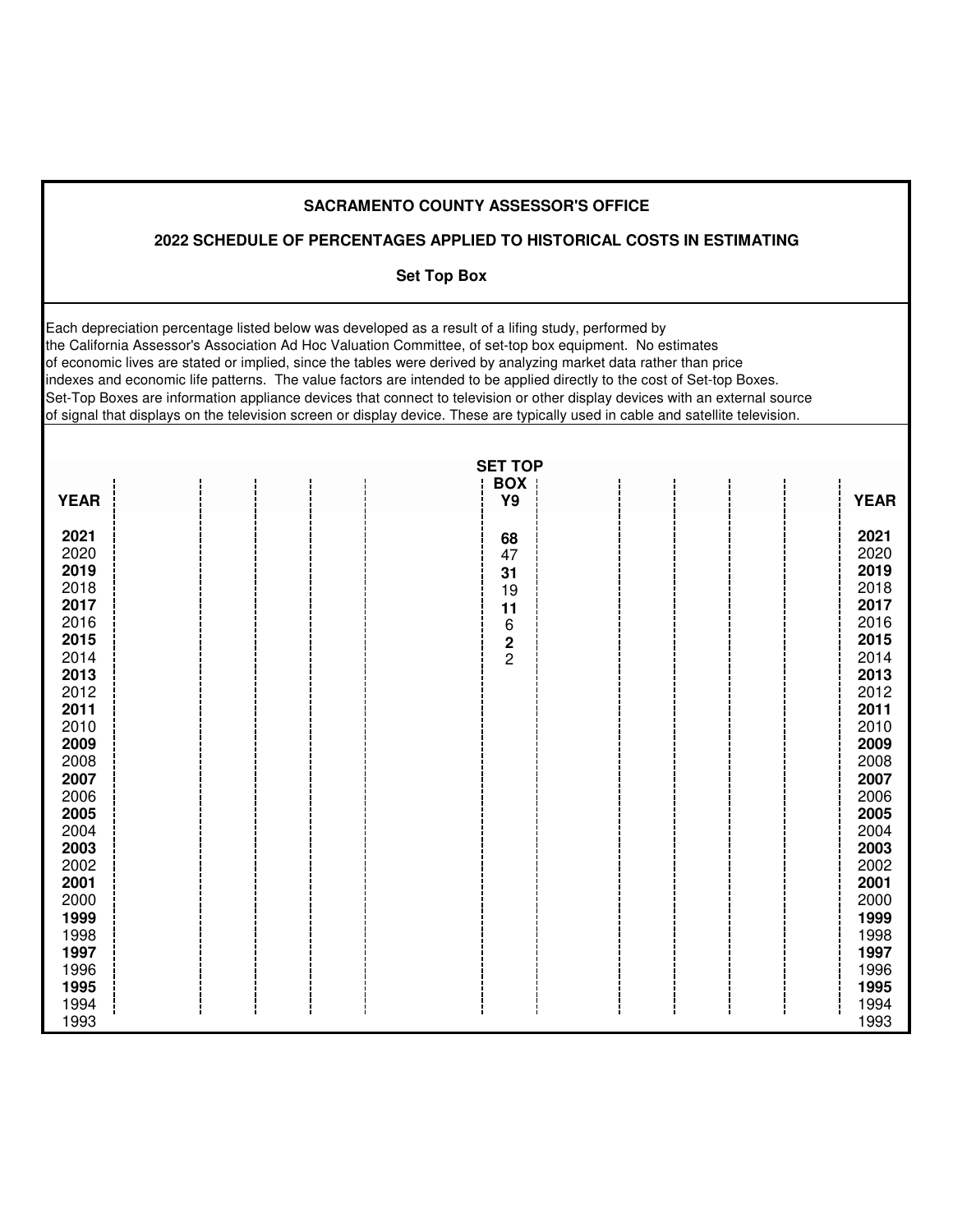#### **2022 SCHEDULE OF PERCENTAGES APPLIED TO CURRENT SELLING PRICE NEW**

#### **IN ESTIMATING VALUE OF USED EQUIPMENT - LEASED**

#### **3.25% RATE OF RETURN**

| <b>LIFE</b>                                                                                                                                                                                                                                                 | 4                                                  | 5                                                              | 6                                                                    | $\overline{\mathbf{r}}$                                              | 8                                                                          | 10                                                                                                  | 12                                                                                                                    | 15                                                                                                                                | 17                                                                                                                                                              | 20                                                                                                                                                                                             |                                                                                                                                                                                                                                                                     |
|-------------------------------------------------------------------------------------------------------------------------------------------------------------------------------------------------------------------------------------------------------------|----------------------------------------------------|----------------------------------------------------------------|----------------------------------------------------------------------|----------------------------------------------------------------------|----------------------------------------------------------------------------|-----------------------------------------------------------------------------------------------------|-----------------------------------------------------------------------------------------------------------------------|-----------------------------------------------------------------------------------------------------------------------------------|-----------------------------------------------------------------------------------------------------------------------------------------------------------------|------------------------------------------------------------------------------------------------------------------------------------------------------------------------------------------------|---------------------------------------------------------------------------------------------------------------------------------------------------------------------------------------------------------------------------------------------------------------------|
|                                                                                                                                                                                                                                                             |                                                    |                                                                |                                                                      |                                                                      |                                                                            |                                                                                                     |                                                                                                                       |                                                                                                                                   |                                                                                                                                                                 |                                                                                                                                                                                                |                                                                                                                                                                                                                                                                     |
| <b>YEAR</b><br>2021<br>2020<br>2019<br>2018<br>2017<br>2016<br>2015<br>2014<br>2013<br>2012<br>2011<br>2010<br>2009<br>2008<br>2007<br>2006<br>2005<br>2004<br>2003<br>2002<br>2001<br>2000<br>1999<br>1998<br>1997<br>1996<br>1995<br>1994<br>1993<br>1992 | U <sub>4</sub><br>74<br>51<br>31<br>16<br>10<br>10 | U <sub>5</sub><br>80<br>60<br>43<br>28<br>16<br>10<br>10<br>10 | U <sub>6</sub><br>83<br>67<br>52<br>38<br>26<br>17<br>10<br>10<br>10 | U7<br>86<br>72<br>58<br>46<br>34<br>24<br>17<br>11<br>10<br>10<br>10 | U8<br>88<br>76<br>64<br>52<br>42<br>32<br>24<br>17<br>12<br>10<br>10<br>10 | U10<br>90<br>81<br>71<br>62<br>53<br>45<br>37<br>29<br>23<br>18<br>13<br>10<br>10<br>10<br>10<br>10 | U12<br>92<br>85<br>77<br>69<br>61<br>54<br>47<br>40<br>34<br>28<br>22<br>18<br>14<br>11<br>10<br>10<br>10<br>10<br>10 | U15<br>94<br>88<br>82<br>76<br>70<br>64<br>58<br>52<br>47<br>41<br>36<br>31<br>26<br>22<br>19<br>16<br>13<br>11<br>10<br>10<br>10 | U17<br>95<br>90<br>85<br>79<br>74<br>69<br>64<br>58<br>53<br>48<br>43<br>39<br>34<br>30<br>26<br>23<br>19<br>16<br>14<br>12<br>10<br>10<br>10<br>10<br>10<br>10 | <b>U20</b><br>96<br>92<br>87<br>83<br>79<br>74<br>70<br>66<br>61<br>57<br>53<br>49<br>44<br>40<br>37<br>33<br>29<br>26<br>23<br>20<br>18<br>16<br>14<br>12<br>10<br>10<br>10<br>10<br>10<br>10 | <b>YEAR</b><br>2021<br>2020<br>2019<br>2018<br>2017<br>2016<br>2015<br>2014<br>2013<br>2012<br>2011<br>2010<br>2009<br>2008<br>2007<br>2006<br>2005<br>2004<br>2003<br>2002<br>2001<br>2000<br>1999<br>1998<br>1997<br>1996<br>1995<br>1994<br>1993<br>1992<br>1991 |
| 1991<br>1990<br>1989                                                                                                                                                                                                                                        |                                                    |                                                                |                                                                      |                                                                      |                                                                            |                                                                                                     |                                                                                                                       |                                                                                                                                   |                                                                                                                                                                 | 10<br>10                                                                                                                                                                                       | 1990<br>1989                                                                                                                                                                                                                                                        |

3/14/2022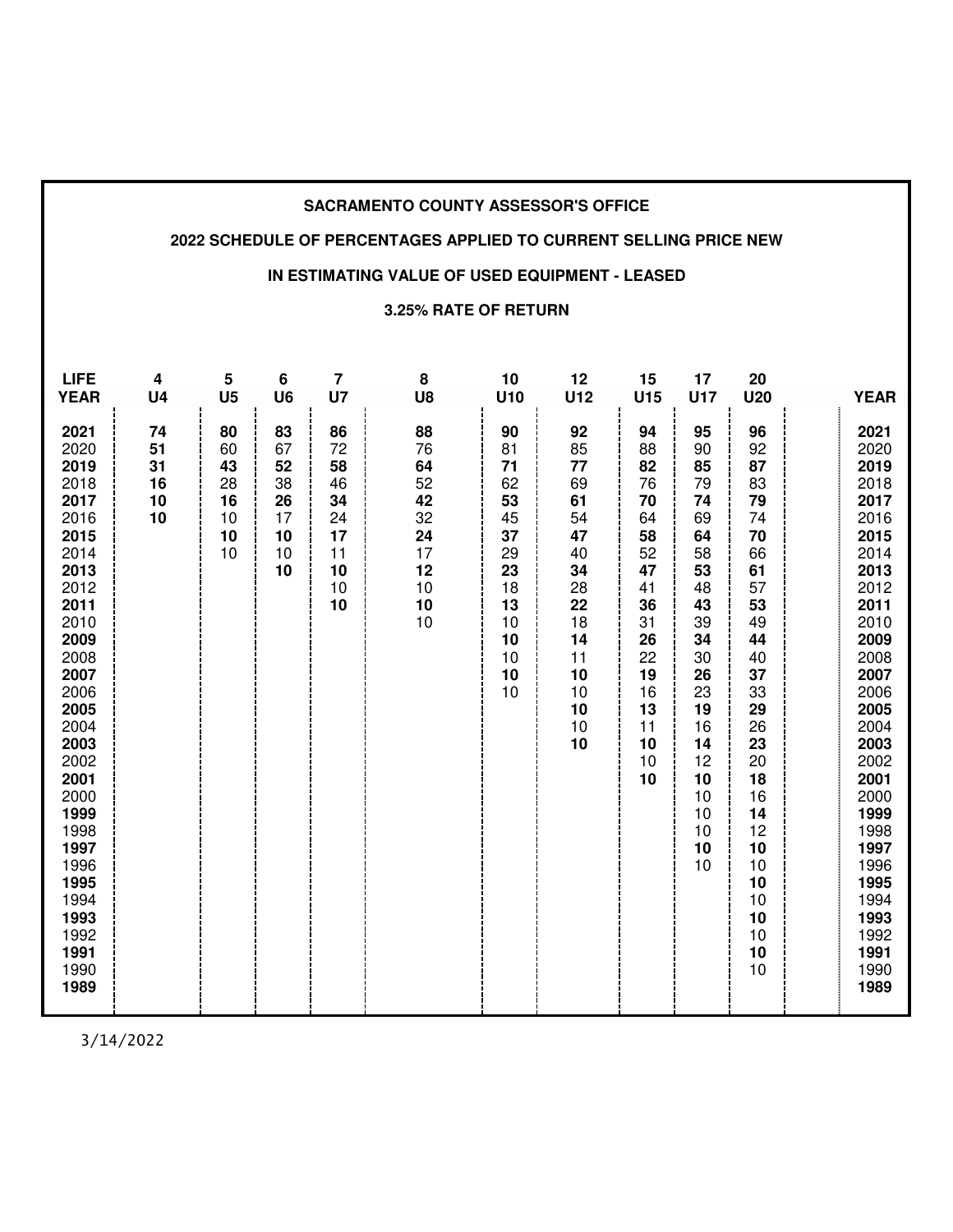# **2022 PROPOSITION 13 FACTORS SCHEDULE**

| Year | P13     |  |
|------|---------|--|
| 2022 | 1.00000 |  |
| 2021 | 1.02000 |  |
| 2020 | 1.03056 |  |
| 2019 | 1.05117 |  |
| 2018 | 1.07219 |  |
| 2017 | 1.09363 |  |
| 2016 | 1.11550 |  |
| 2015 | 1.13251 |  |
| 2014 | 1.15513 |  |
| 2013 | 1.16037 |  |
| 2012 | 1.18357 |  |
| 2011 | 1.20724 |  |
| 2010 | 1.21633 |  |
| 2009 | 1.21344 |  |
| 2008 | 1.23770 |  |
| 2007 | 1.26245 |  |
| 2006 | 1.28769 |  |
| 2005 | 1.31344 |  |
| 2004 | 1.33970 |  |
| 2003 | 1.36471 |  |
| 2002 | 1.39200 |  |
| 2001 | 1.41984 |  |
| 2000 | 1.44823 |  |
| 1999 | 1.47719 |  |
| 1998 | 1.50456 |  |
| 1997 | 1.53465 |  |
| 1996 | 1.56534 |  |
| 1995 | 1.58271 |  |
| 1994 | 1.60154 |  |
| 1993 | 1.63357 |  |
| 1992 | 1.66624 |  |
| 1991 | 1.69956 |  |
| 1990 | 1.73355 |  |
| 1989 | 1.76822 |  |
| 1988 | 1.80358 |  |
|      |         |  |